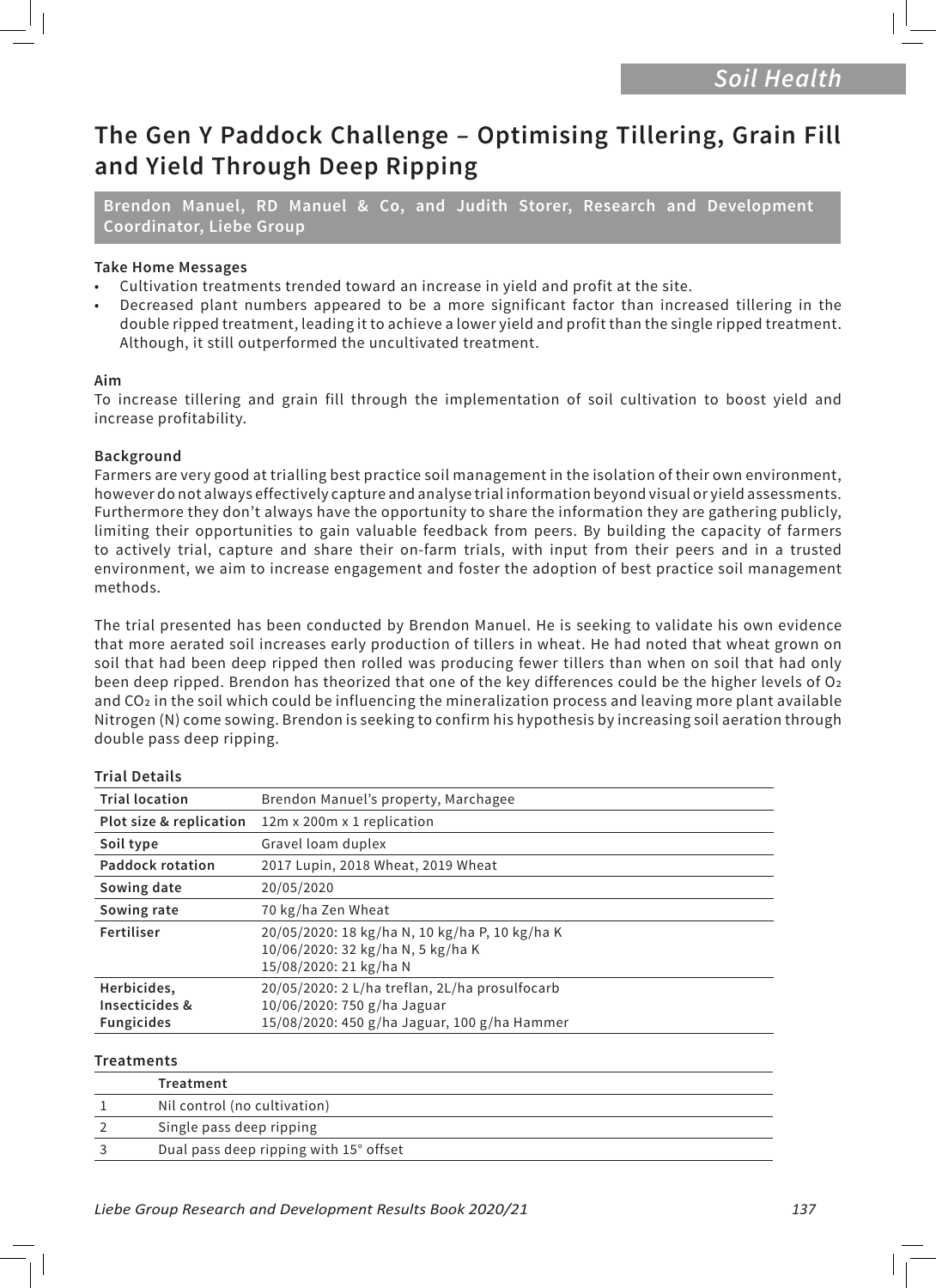# *Soil Health*





There seems to be a positive yield response from the cultivation treatments (Figure 1). There was a high uneven weed burden at the site and a slightly uneven soil type that seems to have negatively impacted the double ripped plot, and there was a set of tram lines running through it. However, loss from the tram line was calculated at approximately 2.5% and has been allowed for in the graphed results.

#### **Comments**

There was a strong positive trend between yield and cultivation at the site, and the increased yield did correlate with increased profit at the site (Table 1) with the single cultivation treatment providing the highest EBT.

|                                                                                                                                                                                                                             | $Yield (t/ha)$<br>$Y = 2.0$ |                                 |     |                                                                                                                                                                                                                                                                                   |       |                    |     |        |                    |  |  |
|-----------------------------------------------------------------------------------------------------------------------------------------------------------------------------------------------------------------------------|-----------------------------|---------------------------------|-----|-----------------------------------------------------------------------------------------------------------------------------------------------------------------------------------------------------------------------------------------------------------------------------------|-------|--------------------|-----|--------|--------------------|--|--|
|                                                                                                                                                                                                                             | 1.5                         |                                 |     |                                                                                                                                                                                                                                                                                   |       |                    |     |        |                    |  |  |
|                                                                                                                                                                                                                             | 1.0                         |                                 |     |                                                                                                                                                                                                                                                                                   |       |                    |     |        |                    |  |  |
|                                                                                                                                                                                                                             | 0.5                         |                                 |     |                                                                                                                                                                                                                                                                                   |       |                    |     |        |                    |  |  |
|                                                                                                                                                                                                                             | 0.0                         |                                 |     |                                                                                                                                                                                                                                                                                   |       |                    |     |        |                    |  |  |
|                                                                                                                                                                                                                             |                             |                                 | Nil |                                                                                                                                                                                                                                                                                   |       | Single Pass Ripped |     |        | Double Pass Ripped |  |  |
|                                                                                                                                                                                                                             |                             |                                 |     |                                                                                                                                                                                                                                                                                   |       | Cultivation        |     |        |                    |  |  |
|                                                                                                                                                                                                                             |                             |                                 |     | Figure 1: Average yield (t/ha) as harvested on the 22/10/2020, relative to                                                                                                                                                                                                        |       |                    |     |        |                    |  |  |
|                                                                                                                                                                                                                             |                             | <b>Comments</b>                 |     | There seems to be a positive yield response from the cultivation<br>uneven weed burden at the site and a slightly uneven soil type that<br>double ripped plot, and there was a set of tram lines running thro<br>was calculated at approximately 2.5% and has been allowed for ir |       |                    |     |        |                    |  |  |
| There was a strong positive trend between yield and cultivation<br>correlate with increased profit at the site (Table 1) with the sing<br>highest EBT.<br>Table 1: Economic analysis of cultivation techniques in Marchagee |                             |                                 |     |                                                                                                                                                                                                                                                                                   |       |                    |     |        |                    |  |  |
|                                                                                                                                                                                                                             |                             | Cultivation                     |     |                                                                                                                                                                                                                                                                                   |       | Nil                |     | Single | Double             |  |  |
|                                                                                                                                                                                                                             | Yield                       |                                 |     |                                                                                                                                                                                                                                                                                   | t/ha  | 3.15               |     | 3.9    | 3.61               |  |  |
|                                                                                                                                                                                                                             | Grade                       |                                 |     |                                                                                                                                                                                                                                                                                   |       | ASW1               |     | ASW1   | ASW1               |  |  |
| Average Grain Price                                                                                                                                                                                                         |                             |                                 |     | $\zeta/t$                                                                                                                                                                                                                                                                         | 300   |                    | 300 | 300    |                    |  |  |
|                                                                                                                                                                                                                             | Income                      |                                 |     |                                                                                                                                                                                                                                                                                   | \$/ha | 945                |     | 1170   | 1083               |  |  |
|                                                                                                                                                                                                                             |                             | <b>Variable Operating Costs</b> |     |                                                                                                                                                                                                                                                                                   | \$/ha | \$                 |     | \$     | \$                 |  |  |
|                                                                                                                                                                                                                             |                             | Seed, Treatment & EPR's         |     |                                                                                                                                                                                                                                                                                   |       | 12                 |     | 12     | 12                 |  |  |
|                                                                                                                                                                                                                             |                             | Grain Freight                   |     |                                                                                                                                                                                                                                                                                   |       | 16                 |     | 20     | 18                 |  |  |
|                                                                                                                                                                                                                             |                             | Grain Handling Charges          |     |                                                                                                                                                                                                                                                                                   |       | 28                 |     | 34     | 32                 |  |  |
|                                                                                                                                                                                                                             |                             | Crop Contract                   |     |                                                                                                                                                                                                                                                                                   |       | 35                 |     | 35     | 35                 |  |  |
|                                                                                                                                                                                                                             |                             | Other Crop Costs & Crop Ins     |     |                                                                                                                                                                                                                                                                                   |       | 22                 |     | 22     | 22                 |  |  |
|                                                                                                                                                                                                                             |                             | <b>Wages Gross</b>              |     |                                                                                                                                                                                                                                                                                   |       | 28                 |     | 28     | 28                 |  |  |
|                                                                                                                                                                                                                             |                             | R&M Mach./Plant/Vehicle         |     |                                                                                                                                                                                                                                                                                   |       | 42                 |     | 42     | 42                 |  |  |
|                                                                                                                                                                                                                             | Fuel & Oil                  |                                 |     |                                                                                                                                                                                                                                                                                   |       | 27                 |     | 27     | 27                 |  |  |
|                                                                                                                                                                                                                             | Fertiliser                  |                                 |     |                                                                                                                                                                                                                                                                                   |       | 66                 |     | 66     | 66                 |  |  |
|                                                                                                                                                                                                                             |                             | Cultivation                     |     |                                                                                                                                                                                                                                                                                   |       | 0                  |     | 40     | 80                 |  |  |
|                                                                                                                                                                                                                             |                             | <b>Variable Operating Costs</b> |     |                                                                                                                                                                                                                                                                                   | \$/ha | 275                |     | 326    | 362                |  |  |
|                                                                                                                                                                                                                             |                             | <b>Operating Gross Margin</b>   |     |                                                                                                                                                                                                                                                                                   | \$/ha | 670                |     | 844    | 721                |  |  |
|                                                                                                                                                                                                                             |                             | <b>Fixed Operating Costs</b>    |     |                                                                                                                                                                                                                                                                                   | \$/ha | 73                 |     | 73     | 73                 |  |  |
|                                                                                                                                                                                                                             |                             | <b>Total Operating Costs</b>    |     |                                                                                                                                                                                                                                                                                   | \$/ha | 348                |     | 399    | 435                |  |  |
| <b>Operating Profit (BIT)</b>                                                                                                                                                                                               |                             |                                 |     | \$/ha                                                                                                                                                                                                                                                                             | 597   |                    | 771 | 648    |                    |  |  |
|                                                                                                                                                                                                                             |                             | <b>Finance Costs</b>            |     |                                                                                                                                                                                                                                                                                   | \$/ha | 24                 |     | 24     | 24                 |  |  |
|                                                                                                                                                                                                                             | Earnings Before Tax (EBT)   |                                 |     |                                                                                                                                                                                                                                                                                   | \$/ha | 573                |     | 747    | 624                |  |  |